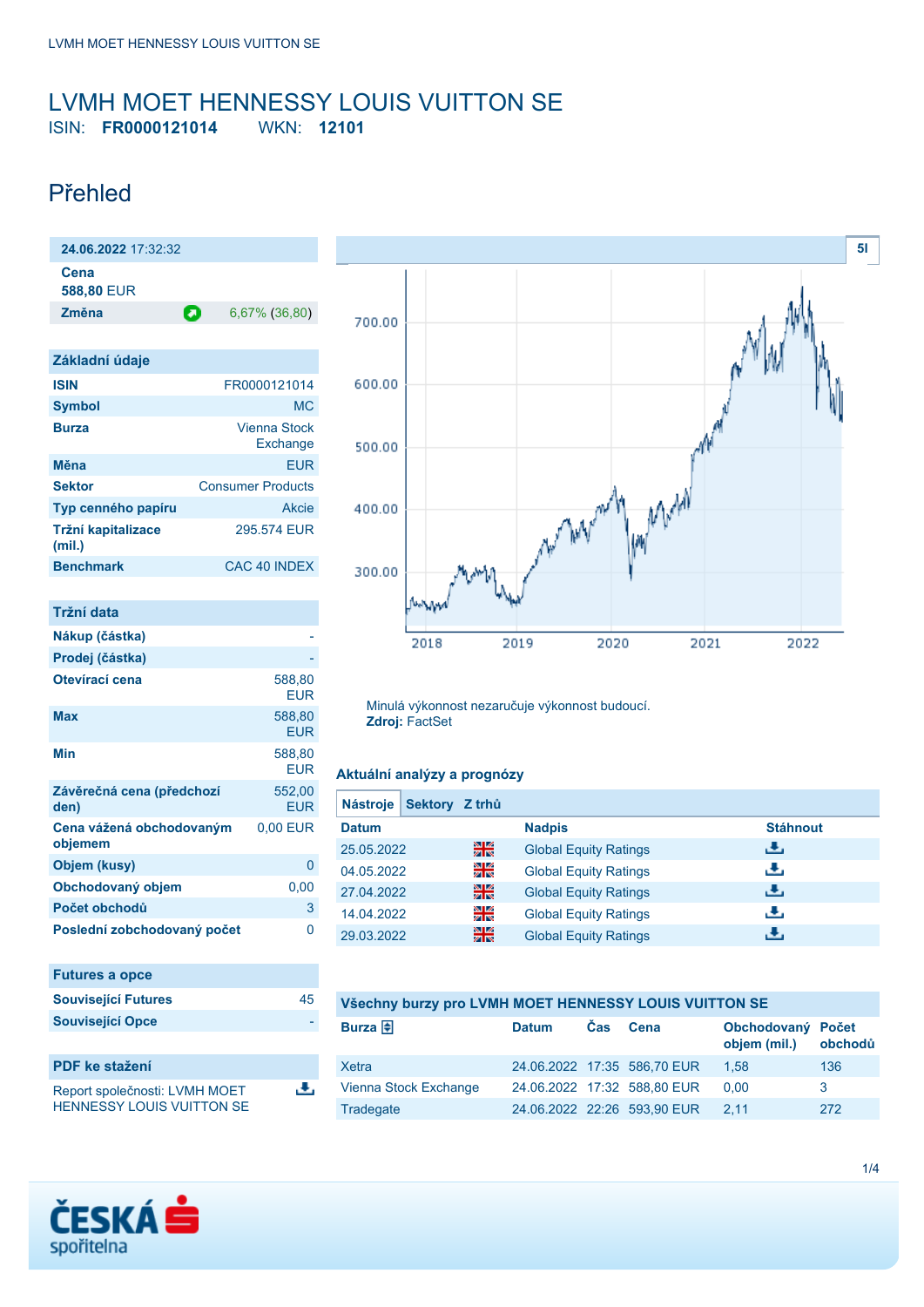| Stuttgart                                                |  | 24.06.2022 21:54 593,40 EUR   | 0.05   | 16             |
|----------------------------------------------------------|--|-------------------------------|--------|----------------|
| <b>SIX Swiss Exchange</b>                                |  | 17.03.2020 17:35 450,00 CHF   | 0,00   | 1              |
| <b>Munich</b>                                            |  | 24.06.2022 11:11 580.10 EUR   | 0,01   | 3              |
| London Stock Exchange<br><b>European Trade Reporting</b> |  | 24.06.2022 17:38 587,4292 EUR | 48.97  | 27             |
| Hanover                                                  |  | 24.06.2022 08:01 569,00 EUR   | 0,00   | 1              |
| Hamburg                                                  |  | 24.06.2022 14:40 578,50 EUR   | 0.06   | $\overline{4}$ |
| Frankfurt                                                |  | 24.06.2022 21:26 590.00 EUR   | 0.43   | 17             |
| <b>FINRA other OTC Issues</b>                            |  | 24.06.2022 21.55 623,00 USD   | 0,31   | 49             |
| <b>Euronext Paris</b>                                    |  | 24.06.2022 17:37 587,40 EUR   | 263,79 | 28.268         |
| <b>Duesseldorf</b>                                       |  | 24.06.2022 19:14 589.40 EUR   | 0.01   | 9              |
| Borsa Italiana MTF Trading<br><b>After Hours</b>         |  | 07.06.2022 19:17 602.60 EUR   | 0,00   | 1              |
| Borsa Italiana MTF Global<br><b>Equity Market</b>        |  | 24.06.2022 17:35 588.60 EUR   | 0,12   | 26             |
| <b>Berlin</b>                                            |  | 24.06.2022 08:09 571.00 EUR   | 0.00   | 1              |

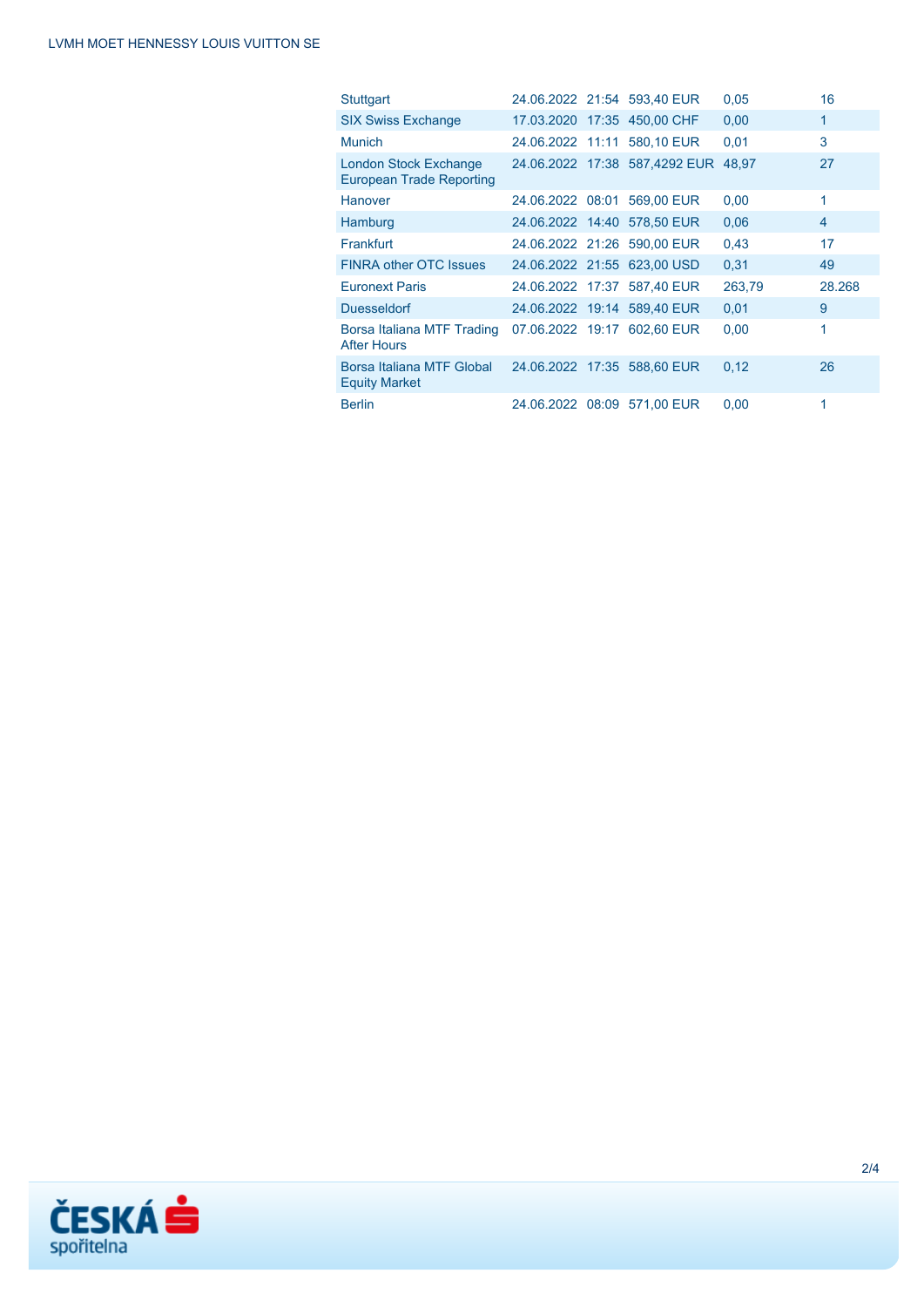# Detaily

**24.06.2022** 17:32:32

**Cena**

**588,80** EUR

**Změna** 6,67% (36,80)

| Základní údaje               |                          |
|------------------------------|--------------------------|
| <b>ISIN</b>                  | FR0000121014             |
| <b>Symbol</b>                | <b>MC</b>                |
| <b>Burza</b>                 | Vienna Stock<br>Exchange |
| Měna                         | <b>FUR</b>               |
| <b>Sektor</b>                | <b>Consumer Products</b> |
| Typ cenného papíru           | Akcie                    |
| Tržní kapitalizace<br>(mil.) | 295.574 EUR              |
| <b>Benchmark</b>             | CAC <sub>40</sub> INDEX  |

| Tržní data                          |                      |
|-------------------------------------|----------------------|
| Nákup (částka)                      |                      |
| Prodej (částka)                     |                      |
| Otevírací cena                      | 588,80<br><b>EUR</b> |
| <b>Max</b>                          | 588,80<br><b>EUR</b> |
| Min                                 | 588,80<br><b>EUR</b> |
| Závěrečná cena (předchozí<br>den)   | 552,00<br><b>EUR</b> |
| Cena vážená obchodovaným<br>objemem | 0,00 EUR             |
| Objem (kusy)                        | 0                    |
| Obchodovaný objem                   | 0,00                 |
| Počet obchodů                       | 3                    |
| Poslední zobchodovaný počet         | ი                    |

#### **Výkonnost a riziko**

|                   | 6m               | 1r                      | 3r        |
|-------------------|------------------|-------------------------|-----------|
| Výkonn. (%)       |                  | -18,55% -12,71% +59,09% |           |
| Výkonn.<br>(abs.) | $-134,10 -85,70$ |                         | $+218,70$ |
| <b>Beta</b>       | 1,32             | 1,36                    | 1,11      |
| <b>Volatilita</b> | 41,59            | 35,25                   | 32,25     |



Minulá výkonnost nezaručuje výkonnost budoucí. **Zdroj:** FactSet

| <b>Ceny</b>                           |                         |
|---------------------------------------|-------------------------|
| Ø cena 5 dní  Ø objem 5 dní (ks.)     | 557,42 EUR (0)          |
| Ø cena 30 dní  Ø objem 30 dní (ks.)   | 574,72 EUR (1)          |
| Ø cena 100 dní  Ø objem 100 dní (ks.) | 626,50 EUR (8)          |
| Ø cena 250 dní  Ø objem 250 dní (ks.) | 656,59 EUR (14)         |
| <b>YTD Max</b> datum                  | 758,30 EUR (05.01.2022) |
| <b>YTD Min   datum</b>                | 540,60 EUR (20.06.2022) |
| 52týdenní max.   datum                | 758,30 EUR (05.01.2022) |
| 52týdenní min.   datum                | 540,60 EUR (20.06.2022) |